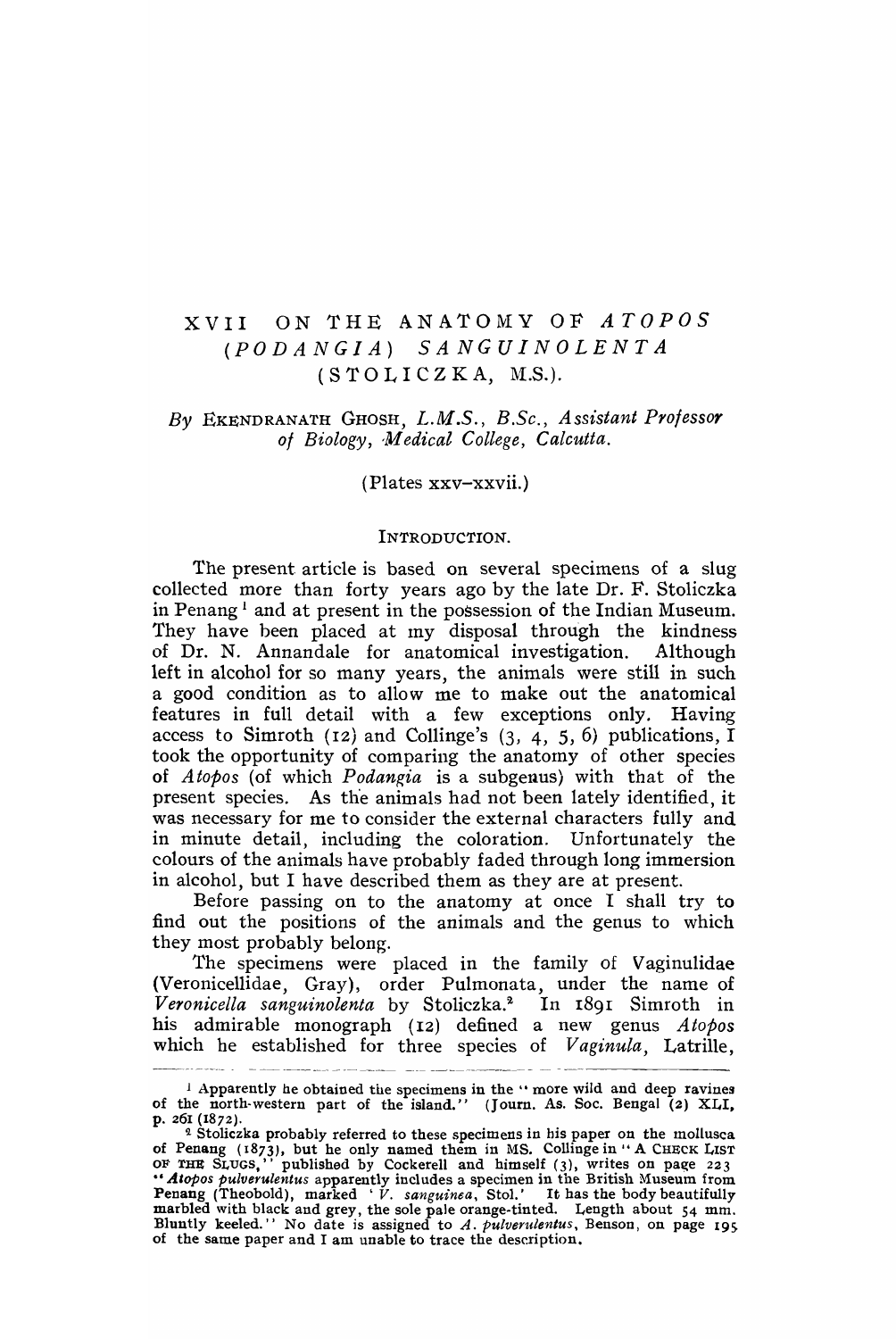which is considered to be identical with *Veronicella,* Blainville  $(17)$ . He also described the anatomy of these three species.

The genus *Atopos* is mainly defined by the' following characters  $:$   $-$ 

The body is thickest at the junction of the anterior onethird and posterior two-thirds, with a median keel on the dorsal surface of the mantle (notum); the transverse section of the body forms an isosceles triangle with a short base (formed by the foot); the female generative aperture is situated close to the anus and the renal and respiratory apertures in the groove between the mantle and the sole, a little behind the male generative aperture (although a little distant from it); the male generative aperture is situated behind the right lower tentacle.

Simroth also separated a few other species of *Vaginula* and placed them in a new genus which he -natned *Prisma.* The genus is characterized by the body of the animal being prismatic in transverse section.

Before the publication of Simroth's paper (12), Heude founded another genus *Rathouisia* for *Vaginulus sinensis,* the name of which he changed to *R. leonina.* The characters of the genus *Rathouisia* are briefly as follows :-

The animals are elongated, limaciform; the mantle is not slimy; the upper tentacles are long; the lower tentacles are bifid; the posterior end of the foot is pointed, and extends beyond the mantle. The male generative aperture is placed behind the right lower tentacle. The female generative aperture rather approaches the male one, and is placed a little behind it, the anus and the excretory and respiratory apertures are placed close·to the female generative aperture.

Later on, Heude united the genera *Atopos, Prisma* and *Rathouisia* to establish a separate family Rathouisiidae, characterized by a keeled mantle, male and female generative apertures distant and the anal and respiratory apertures placed near the female opening, in contradistinction to the absence of a keel, the position of the female generative aperture on the right in the middle of the body and that of the anal and respiratory apertures nearly at the posterior end of the body in the family of Vaginulidae (7, II).

In 1900 Babor (2) established a new subgenus *Podangia*  for *Atopos schildii* which differs from other species of *Atopos* in the following characters. The body of the animal is slender and high, with a distinct head separate from propodium. The foremost part of the notum is bent over the head covering it as a hood. The ommatophores (upper tentacles) are short, thick and distinctly annulated. Under each ommatophore is a crescent-shaped flap of integument produced into a process on each side and blended with the lower tentacle and the integument on the side of the mouth. The surface of the mantle is uniformly granulated with scattered tubercles in addition. The sole is small, with finely wrinkled border and with numerous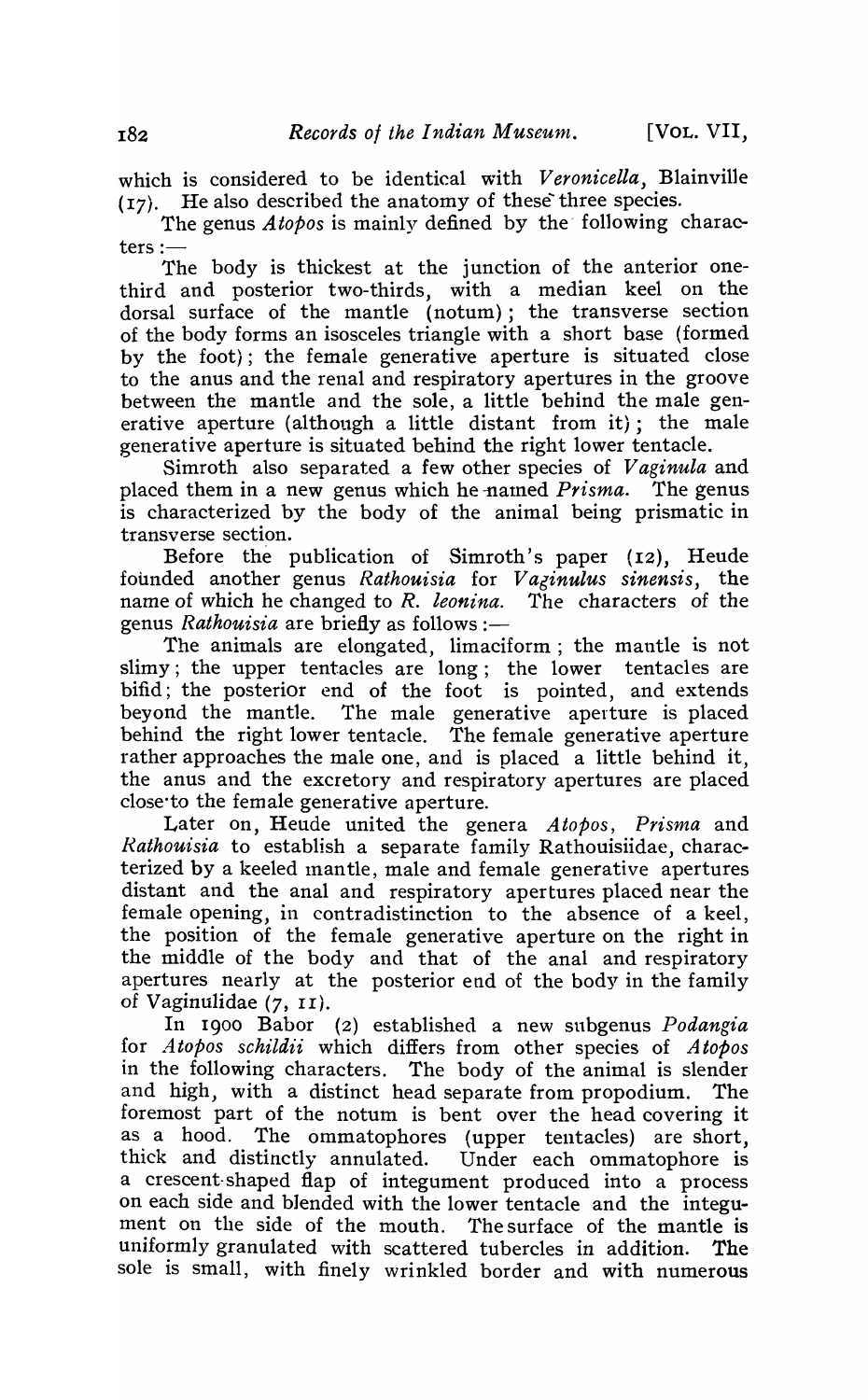compact lobes. The groove between the foot and the mantle is shallow. The snout is elongated, with a small triangular mouth.

Taking the above characters into consideration, it seems to me that the animal belongs to the subgenus *Podangia*,<sup>1</sup> and as the colouring of the body differs from that of *P. schildii* it may be provisionally designated as *Atopos (Podangia) sanguinolenta.* 

#### EXTERNAL CHARACTERS (pl.  $xxv$ , figs.  $1 \& 2$ ).

GENERAL. 1'he animal is elongated, limaciform. The body is compressed from side to side and is tapering to a point at the posterior end. The height and width of the animal is greatest at about one-fourth the length from the anterior end. The surface of the mantle is granulated uniformly and it also bears . small scattered tubercles in addition. The tubercles are more numerous on the lateral aspect specially towards the margin of the mantle. The keel in the middorsal line is prominent but rounded. The margin of the mantle (perinotum) is sharp, wrinkled and inflexed. The foremost part of the mantle is bent over the head to form a hood-like covering. The anterior border of the hood is slightly notched. The posterior end of the mantle extends well beyond the foot. There is no distinct snout, the mouth being placed in a depression on the ventral aspect of the head. The head is distinctly separate from the propodium. The ommatophores are short, thick, and cylindrical, and are marked with annular wrinkles, they seem to be non-retractile (i.e. non-invaginable), as in all the specimens examined they were protruded to their full lengths although a little bit contracted. The lower tentacles are short, contractile and are each connected at the base with a flap of integument (precephalic flap) beneath. Each precephalic flap is a continuation forward of the head from the ventral aspect and is separated from its fellow of the opposite side by a long narrow gap extending behind to a little in front of the mouth. The anterior border of the flap is thin and convex; the outer border is broadly S-shaped, being concave in front and convex behind; the antero-external angle is pointed and the antero-internal rounded (pl. xxv, fig. 4). The anterior end of the foot is truncated and is produced' in front to form the propodium. The posterior end of the foot is narrow and pointed and it does not extend beyond the mantle border. The margin of the foot is produced into a thin rim. The sole is wrinkled irregularly with small

I The colouring of P. *schildii*, as described by Babor (2), is as follows:-The dorsal surface of the mantle (notum) is dark brownish grey; the foremost part of the mantle which forms a hoodlike covering of the head is of course pale. The head and foot are hazel-nut brown in colour.

The anatomy of P. *schildii* having been compared with that of *A. semperi*  and *Rathouisia* in a few lines only, is of little use for the determination of the .pecies.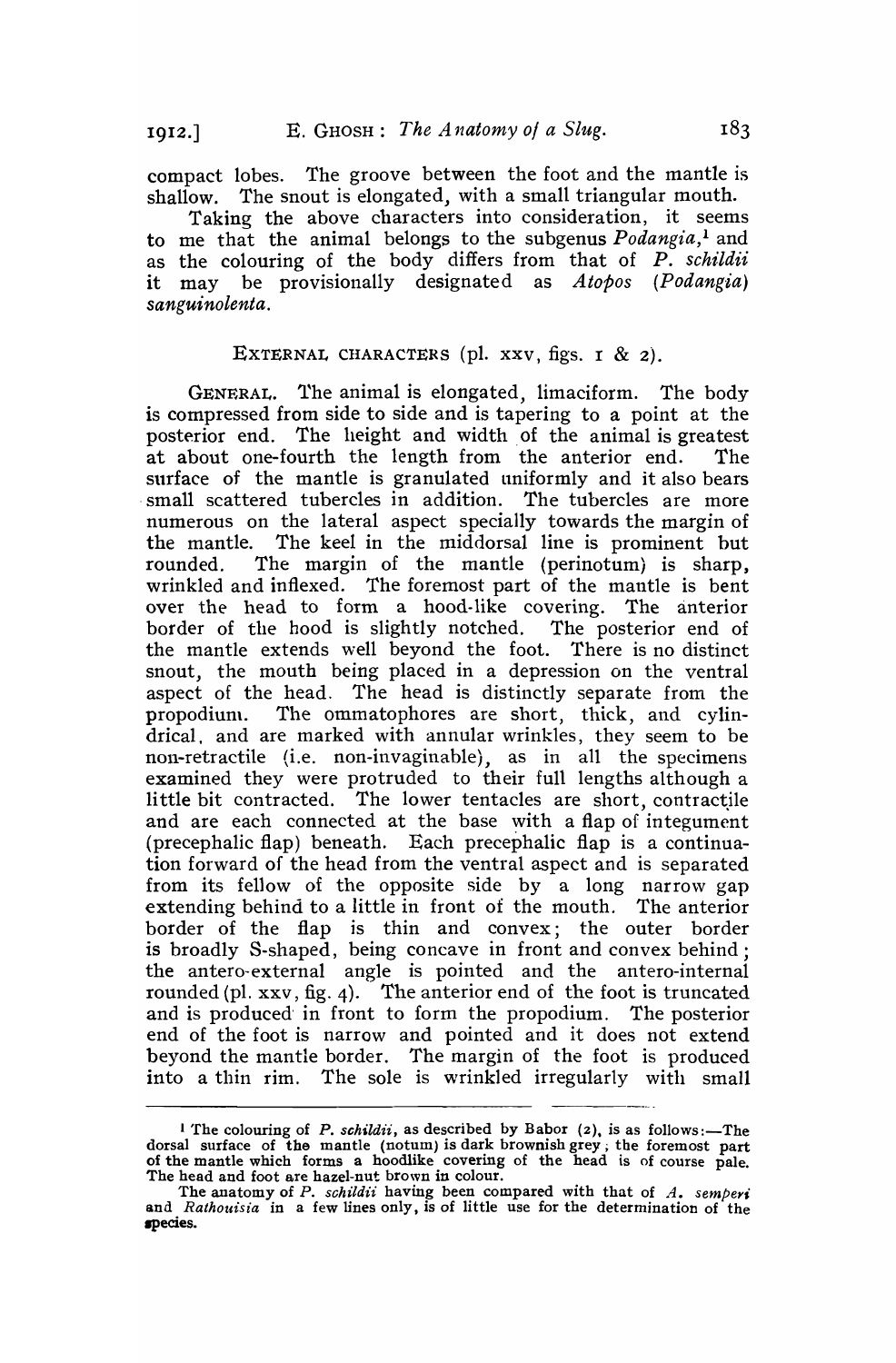lobules. The foot is separated from the mantle border by a shallow groove.

COLORATION.-The dorsum of the mantle is now reddish buff with dots and blotches of purplish black; of the tubercles some are of the same colour as the blotches. The lateral surface of the mantle is purplish black above, forming a broad longitudinal band with irregularly sinuous margins and of about one-third the height of the notum in width; this band is continuous with that of the opposite side round the anterior hoodlike portion of the mantle; below there is another bluish black band with irregular margins, this is also continuous with that of the opposite side round the anterior end of the mantle by a narrower band of the same colour. The margin of the mantle (perinotum) is yellowish grey, with bluish black dots just below the band above. The ommatophores, lower tentacles and the dorsal surface of the precephalic flap are slaty blue. In life the colour of the dorsal surface of the mantle was probably bright red and the lower lateral band was probably dark blue.

MEASUREMENTS.-The animals having contracted in different degrees, and having been distorted by long' immersion in alcohol, it is very difficult to get an accurate measurement to be of any use afterwards. Still it was thought best to note down the different measurements of all the specimens so as to form an idea of an average dimension. The length is taken along the midventral line after straightening the animal but without stretching it. The figure thus obtained was then compared with that resulting from measuring the animal along the midventral line in the distorted condition, and it was seen to be practically the same in both the cases. Another measurement is also taken along the keel from end to end. The width of the notum is taken to be the longest distance between the two lateral surfaces of the animal, and this is found to correspond generally to the junction of the anterior one-fourth and the posterior three-fourths of the body. The height of the notum is the longest perpendicular distance between the keel and the margin of the notum.

The measurements are given below in a tabulate form; they are all taken in centimetres.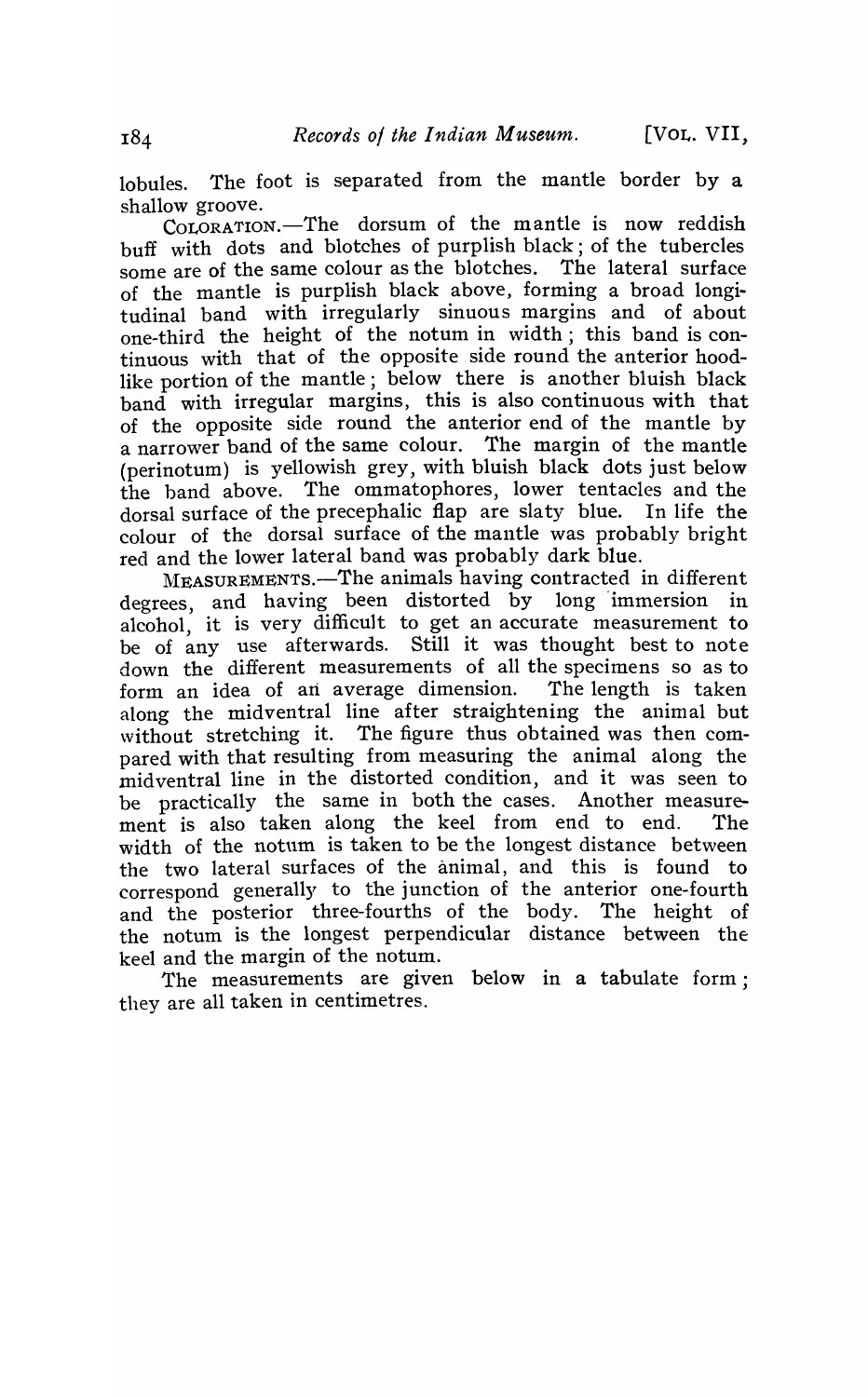| Number of specimens.                                                                                 | $\mathbf{I}$          | $\mathbf{z}$           | $\overline{3}$ | $\overline{\mathbf{4}}$ | 5                        | 6                      |
|------------------------------------------------------------------------------------------------------|-----------------------|------------------------|----------------|-------------------------|--------------------------|------------------------|
| Length along the venter<br>$\ddot{\phantom{a}}$                                                      | 7.8                   | 7.6                    | $\overline{7}$ | $6-9$                   | 6.9                      | 6.4                    |
| Length along the dorsum<br>$\sim$ $\sim$ $\frac{1}{2}$                                               |                       | O'OI                   | 9.1            | IO <sub>2</sub>         | $\mathbf Q$              | 8.8                    |
| Width of the notum<br>$\ddot{\phantom{0}}$<br>$\ddot{\phantom{0}}$                                   | 1'1                   | $\mathbf{I}^{\bullet}$ | $I'$ O         | $\mathbf{I}^{\bullet}$  | $\mathbf{C}^{\bullet}$ I | $\mathbf{I}^{\bullet}$ |
| Height of the notum<br>$\ddot{\phantom{a}}$<br>$\ddot{\phantom{a}}$                                  | 1'4                   | 1.3                    | 1.2            | $I^{\prime}3$           | I'2                      | 1.2                    |
| Width of the foot<br>$\ddot{\phantom{0}}$                                                            | $\cdot$ 7             | ۰6                     | .65            | .65                     | ۰6                       | ۰5                     |
| Distance of the male genital aperture,<br>from the anterior end of the foot $\dots$                  | $\cdot$ 3             | $\cdot$ 3              | $\cdot$ 3      | $\cdot$ 3               | $\cdot$ 3                | .3                     |
| Distance of the female genital aperture<br>from the anterior end of the foot<br>$\ddot{\phantom{a}}$ | $I^{\prime}3$         | 1.3                    | 1.25           | 1.3                     | I'3                      | 1'2                    |
| Length of the ommatophore<br>$\ddot{\phantom{0}}$                                                    | $\cdot$ 3             | ۰2                     |                |                         | $\cdot$ <sub>2</sub>     | $\cdot$ 2              |
| Length of the lower tentacle                                                                         | $\cdot$ r $\varsigma$ | 15                     |                |                         | '15                      | 15                     |
| Length of the cephalic flap<br>$\ddot{\phantom{a}}$                                                  | $\cdot$ 4             | $\cdot$ 3              | . .            | $\ddot{\phantom{a}}$    | .3                       | $\cdot$ 3              |
| Width of the flap<br>$\ddot{\phantom{0}}$                                                            | $\cdot$ 3             | $\cdot$ 3              |                |                         | $\cdot$ 3                | $\cdot$ 3              |

# I912 .] E. GHOSH: *The Anatomy* 0/ *a Slug,*

#### ANATOMY.

## 1. BODY WALL (pI. xxv, fig. 3),

*Minute structure.*—The body wall consists of the following layers :-

> (r) 1'he *epidennis* consists of a single layer of epithelium. The cells of the epithelium are columnar in shape and are placed side by side except at their extreme narrow ends of attachment, where they are a little separated from each other. The free borders of the cells are refractile and striated, but it is doubtful whether they are ciliated, The protoplasm is granular and is marked with faint longitudinal striations. The nuclei are large and oval, and are placed in the middle of the cells. The attached narrow ends of the cells probably contain brown pigment granules in some places. Between these epithelial cells are scattered fine ducts of unicellular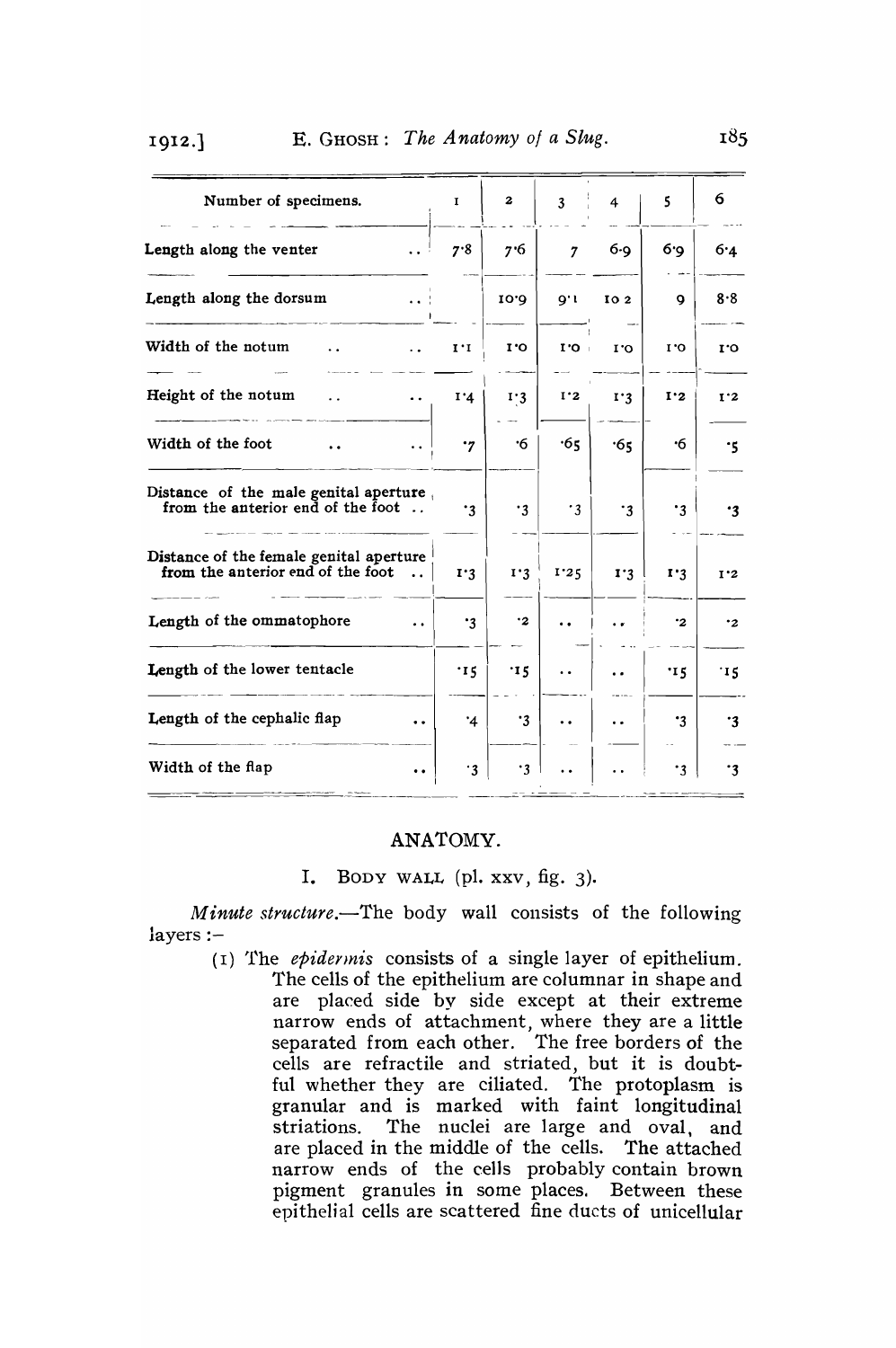glands which are sometimes placed so close to the surface of the body that the epithelial cells over them become more or less flattened and displaced sidewise.

(2) The *dermis* or corium consists mainly of connective tissue with a few muscle fibres and unicellular glands. The glands are large flask-shaped cells generally placed beneath the epithelial layer. The cellcontent consists mainly of the secreted materials with a little protoplasm and a small nucleus at the base. Immediately beneath the epithelial layer the connective tissue consists of large bundles of white fibres placed nearly at right angles to the surface and of smaller bundles which are branched off from the vertical ones and are spread horizontally in all directions. The fibres ultimately form a close network in the interstices of which lie the connective tissue cells. These are round, oval or fusiform cells with large nuclei. Some of these and others with branching processes contain brown pigment granules, which are densely placed beneath the epidermal layer. Beneath this are one or two layers of several muscle fibres scattered irregularly. The deeper layers of connective tissue consist of loosely arranged bundles of white fibres with a few yellow fibres and numerous connective-tissue cells. These cells are free from pigment granules.

#### II. RESPIRATORY SYSTEM (pI. xxv, fig. 5).

The pulmonary chamber is much atrophied; it forms a small oval sac lying in the anterior-third of the body beneath the right lateral wall of the mantle. It extends ahnost to the junction of the mantle with the foot below and stops short of the middle line above. The pulmonary chamber seems to open to the interior by an aperture placed at the antero-Iateral corner to the right; the aperture is placed just behind the anus. The pericardium extends obliquely on the roof of the pulmonary chamber from the right antero-Iateral towards the left postero-lateral corner. 'J'he kidney lies on the roof at the back. The roof of the pulmonary chamber is closely adherent to the inner surface of the mantle.

## III. VASCULAR SYSTEM (pl. xxv, fig. 5).

The *pericardium* lies obliquely on the roof of the pulmonary chamber. The dorsal wall of the pericardium seems to be closely adherent to the body-wall.

The *ventricle* is placed in front of the auricle. The ventricle is a thick-walled pyriform sac with the ventral surface flattened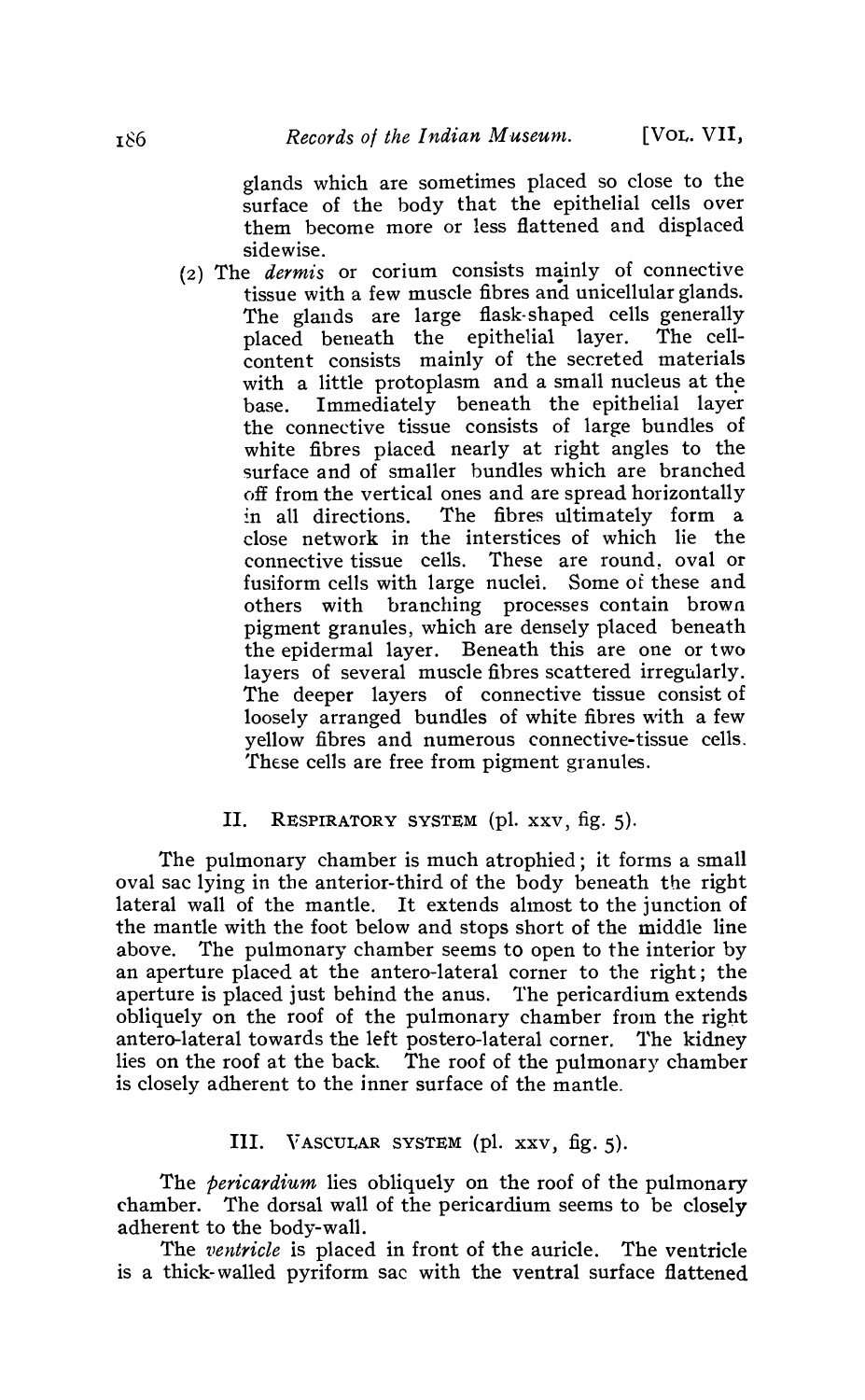and the dorsal one convex. The *auricle* is thin-walled and is smaller than the ventricle.

*Minute structure of the ventricle.*—The ventricle is surrounded by a single layer of columnar epithelium. The muscles are arranged in various directions. The cavity of the ventricle is irregular and is traversed by numerous strands of muscle fibres. There is no epithelial lining in the cavity.

The *aorta,* just after its origin from the anterior end of the ventricle, divides into two; one passes forwards to the buccal bulb, while the other curves backwards and passes beneath the ventral aspect of the albumen gland closely applied to it, and seems to enter into the substance of the ovary; it also gives origin to several small vessels which supply the albumen gland.

The *pulmonary artery* (8) lies along the left side of the kidney, before it ends in the auricle; it receives numerous vessels from the kidney.

#### IV KIDNEY (pI. xxv, fig. 5).

The kidney is a flattened triangular body lying on the roof of the pulmonary chamber at the back. In position it lies just over the accessory digestive gland to the right. The surface of the kidney is provided with a network of vessels which open into the pulmonary arteries. The margins of the kidney are thinned out and is continuous with the membranous wall of the pulmonary chamber. The ureter could not be traced.

In A. *strubelli* (10), the pulmonary chamber is a more or less round sac with the heart placed transversely and kidney to the left extending over more than half of the pulmonary chamber.

*Minute structure.*-The kidney consists of a mass of tubules which converge to open into the ureter which seems to lie along the right  $(?)$  side of the kidney. The tubules are long and wavy with wide lumen. They are all placed side by side with thin layers of intervening connective tissue. The wall of the tubules consists of a single layer of polyhedral cells placed on basement membrane. The nuclei of the cells are oval, and are placed at the bases of the cells.

The sections of kidneys from two specimens show numerous cystic bodies contained in the cells of the tubules. These cystic bodies, which are doubtlessly parasitic, seem to be the oocysts of a sporozoon. They are mostly round or oval, although many are irregular in shape. The wall seems to consist of a thick layer of cuticle which did not allow the staining fluid to penetrate into the interior. The cysts contain from one to six spores with distinct round nuclei. The spores are spherical, or facetted when there are more than one in a single cyst. The oocysts were too little advanced to show the formation of sporozoits. This sporozoon seems to belong to the genus  $Klossia$  (fam. Polysporocystidae, order Coccidiidea).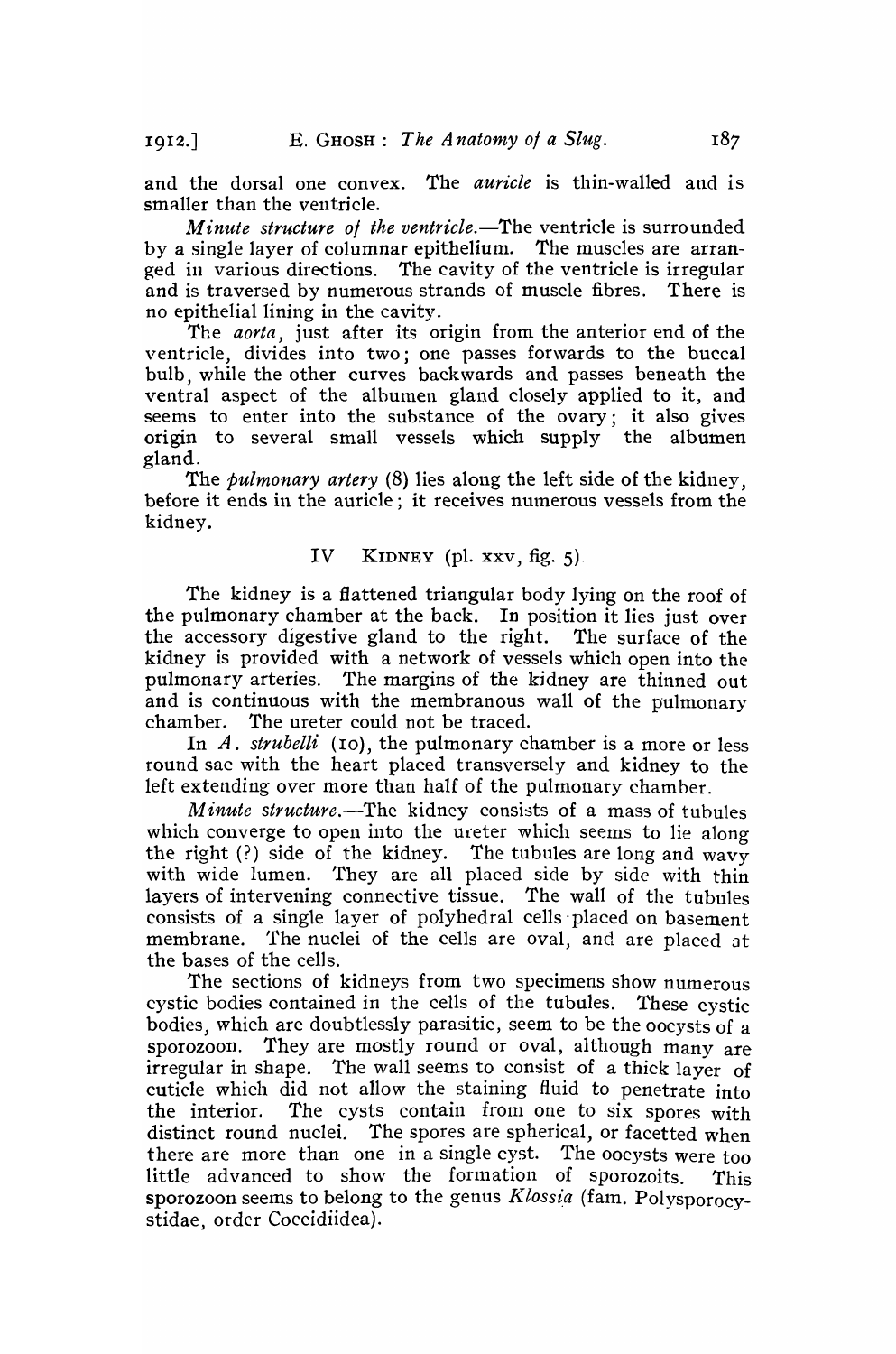## v. DIGESTIVE SYSTEM (pI. xxv, figs. 6-13, and pI. xxvi, figs.  $14 - 16$ ).

(i) The *buccal bulb* forms a tubular or elongated conical proboscis lying in a muscular sheath when retracted. The sheath opens on the ventral aspect of the head to form the mouth. The wall of the sheath is continuous behind with the wall of the buccal bulb just in front of the opening of the oesophagus into the latter.

(ii) The buccal bulb is continuous behind with a thick-walled conical sac which forms the *radula sac.* Collinge (3) describes the buccal bulb as divided into two portions lying respectively in front and behind the opening of the oesophagus. The radula sac is surrounded by a distinct muscular sheath.

The *radula* (pl. xxv, figs.  $I1-I3$ ) is a wide ribbon-like structure which does not seem to extend far forwards in the proboscis. The teeth are arranged in **V**-shaped rows with the apex of  $\overline{v}$  directed backwards. There is no central. The lateral teeth are uniform in shape except the two median ones which are slightly different from others. There is no marginal. There are never less than 19 teeth on each side of the middle line. Each tooth is unicuspid and presents a shallow cup-like process in the middle.

The teeth of the radula in *A*. *strubelli* (10) are similar to those of the present species except that there is no cup-like process in the former.

(iii) The *salivary glands* could not be found in the specimens dissected. They were described in several species of *A topos* by Collinge (3, 4) and Simroth (12). Each gland was described to consist of a glandular mass and a long duct opening into the bucca bulb just behind the attachment of the muscular sheath on the ventral aspect. In *A. sarasini* (4), the two glands unite to form a single mass, although the two ducts are separate.

(iv) The *oesophagus* (pI. xxv, fig. 6) is a narrow tube arising from the dorsal surface of the buccal bulb behind the proboscis-sheath in the middle line or a little to its left. It then takes a U-shaped curve the bend of which is directed to the left. The tube then curves to the right, and down the side and ventral aspect of the anterior end of the radula sac to the mid ventral line, and then sharply turns forwards for some distance beneath the proboscis-sheath. It again turns backwards and passes beneath the short intercerebral connective to the undersurface of the digestive gland into the cavity of which it opens a little in front of the junction of the anterior one-third and posterior two-thirds of its length.

In A. maximus (3), the oesophagus passes to the left and then takes a U-shaped curve to pass beneath the radula-sac, it then passes backwards and to the left beneath the intercerebral connective to the under surface of the digestive gland and opens into it at a point about one-fourth the length of the gland from the anterior end. In *A. sarasini,* the oesophagus takes a similar sigmoid curve, but passes to the right at first and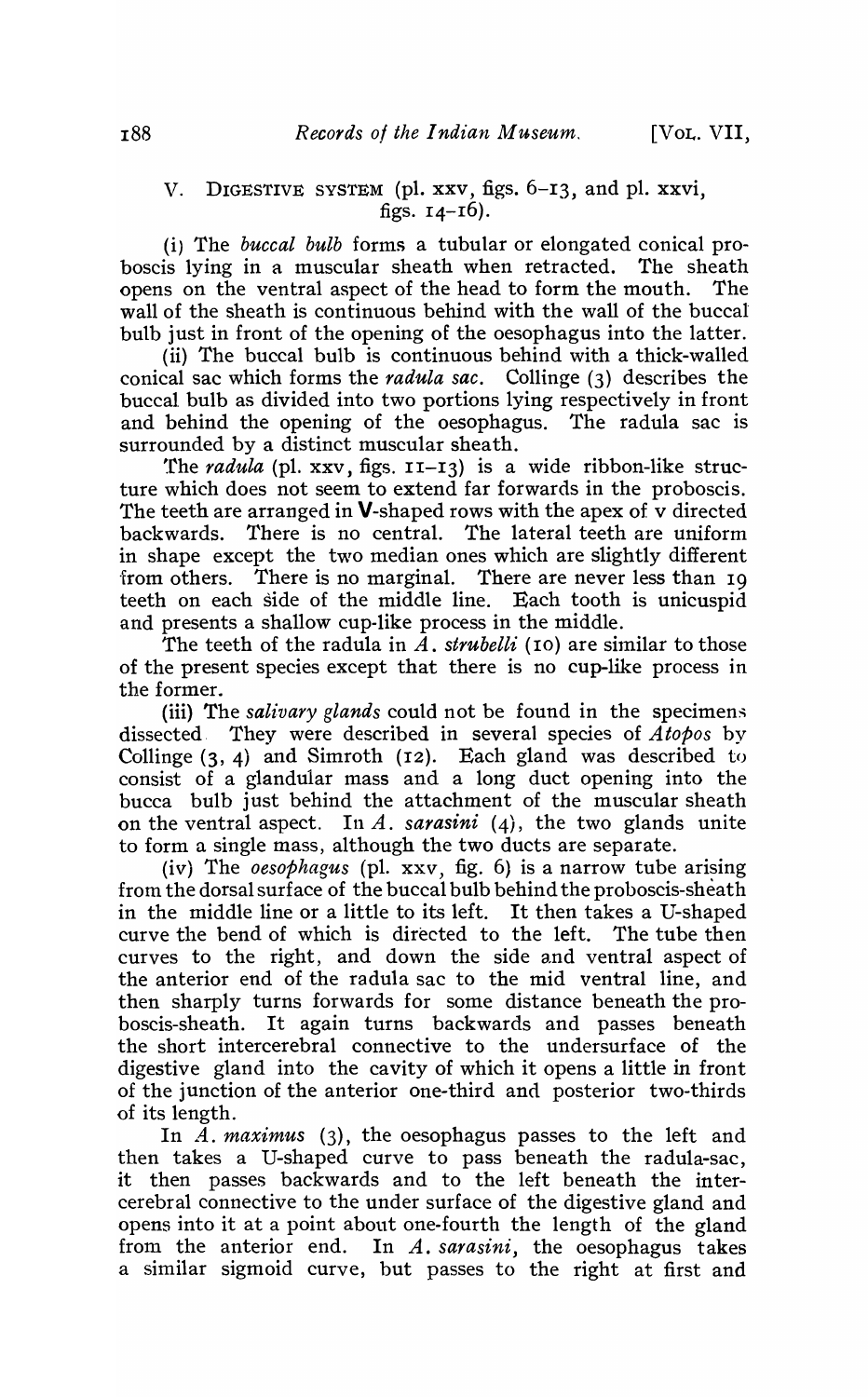then to the left. In *A. leuckarti* and *A. strubelli,* it ends in the anterior end of the digestive gland.

*Minute structure* (pl. xxv, fig. 10).—The oesophagus consists of the following coats from without inwards : $-$ 

- (I) A thin layer of connective tissue consisting of a few white fibres and elongated fusiform connective tissue cells. Just beneath this layer are seen two nerves (oval in transverse section) passing along the sides of the ventral surface of that portion of oesophagus which passes backwards from beneath the intercerebral commissure to the digestive gland.
- (2) Alternate layers of longitudinal and transverse muscle-fibres with loose connective tissue intervening between them. The fibres do not form continuous bundles, but are arranged irregularly. The fibres of different layers often communicate with one another. The bundles become smaller and smaller as we pass inwards. The longitudinal fibres become predominant on the inner side and form several longitudinal folds, generally nine in number, which project into the cavity of the tube.
- (3) The mucous membrane consists of a single layer of columnar epithelium. The cells seem to be ciliated.

(v) The digestive gland, mid-gut gland or liver (pl. xxv, figs. 6) and 8) is a large elongated conical (or fusiform) body wide and rounded in front, but tapering and pointed behind. It occupies more than the posterior two-thirds of the body. In front it lies in connection with another small gland, the accessory digestive gland, and it is connected at its hinder end to the terminal body-wall by strands of connective tissue. The outer surface of the gland is smooth, but presents some transverse fissures. The inner surface is raised into numerous folds and papillae which increase the absorbing surface to a great extent. The wall of the gland is thick, and the gland is circular in transverse section.

In *A. strubelli* and *A. semperi* (10), the outer surface of the gland is finely lobulated but the inner surface is smooth and circular in transverse section. In both the gland is of dark colour and is conical in shape. In *A. leuckarti* (10) the gland is irregularly lobed and presents a process to the left from near the anterior end.

*Minute structure* (pl. xxvi, figs. 14, 15).—The whole gland is surrounded by a thin layer of connective tissue (consisting of white fibres and connective-tissue cells). This ensheathing layer gives off numerous strands which converge and pass inwards to form the core of numerous papillae and folds which project into the cavity of the gland. These strands consist of connective-tissue fibres with a few muscle cells. These strands are surmounted by a single layer of cells which are placed side by side without any interspace between them. The cells are arranged to form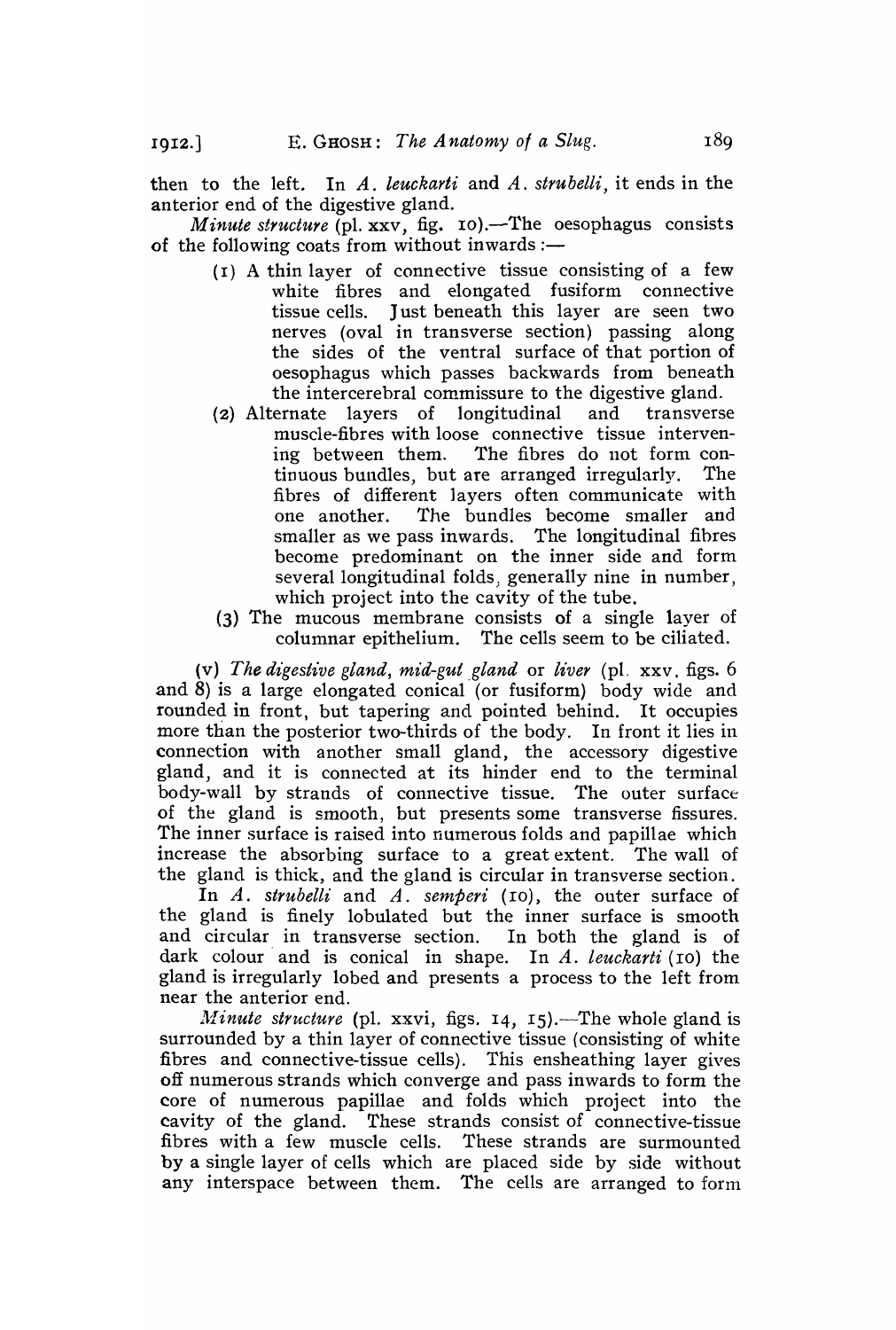tubular spaces (simple tubular glands) between the contiguous connective tissue strands. Each space communicates with the cavity of the digestive gland by a wide mouth. The epithelium consists of elongated ciliated cells with the nuclei placed at the base. Numerous goblet cells are found between these ciliated cel1s. The bases of many of these ciliated cells are occupied by a number of amoeboid (?) corpuscles with large round nuclei.

The *accessory digestive gland* (pl. xxv, figs. 6, 8) is a small prider body lying in front of the digestive gland. The ducts triangular body lying in front of the digestive gland. of this gland open into the intestine as the latter passes forward from the left side of the gland. In the drawing of the alimentary canal of *A. 1naximus* (5) ducts of two other glands (not represented in the figure) are shown to open into the digestive gland. Hence it might be inferred that the above gland opens into the digestive gland. No such glands seem to be present in A. *strubelli,*  A. *semperi,* and A. *sarasini* (4.) The process from the digestive gland in A. *leuckarti* seems to be homologous with the accessory gland.

*Minute structure* (pl. xxvi, fig. 16.)—The gland is surrounded by a connective tissue-sheath. It consists of a large number of lobules held together by connective tissue. Each lobule consists of a group of irregularly polyhedral cells closely apposed to one another, although fine channels (with walls composed of connective-tissue cells only) are often found passing between the cells. The protoplasm of most of the cells is coarsely granular and is stained red with eosin. These are undoubtedly zymogen granules. The nuclei are oval or rounded, and are obscured in many cells by these granules. A small proportion of cells have clear protoplasm with finer granules and more distinct nuclei. The gland is richly supplied with blood vessels which are placed inside the lobules. They generally form bundles in the middle of the lobules.

(vi) The *intestine* is a stout but thin-walled tube arising from the left side of the digestive gland towards the ventral aspect and close to the opening of the oesophagus. It forms a U-shaped loop lying embedded on the dorsal surface of the gland and then passes along the left side or on the dorsal aspect of (figs. 6, IS) the accessory gland, over the groove on the albumen gland and vagina obliquely to end in the anus, which lies on the right side in the groove between the foot and the overhung margin of the mantle closely behind the female genital aperture.

In A. *strubelli* (10) and A. *leuckarti* (10), the intestine seems to be directly continuous with the oesophagus at the anterior broad end of the midgut gland, which opens into the gut by a wide aperture at the junction of the two. In *A. sarasini*   $(4)$  the intestine forms a M-shaped loop lying embedded in the wall of the gland and comes out from its anterior end. The oesophagus is continuous with the intestine \vith a wide aperture (at the junction) which communicates with the cavity of the midgut gland.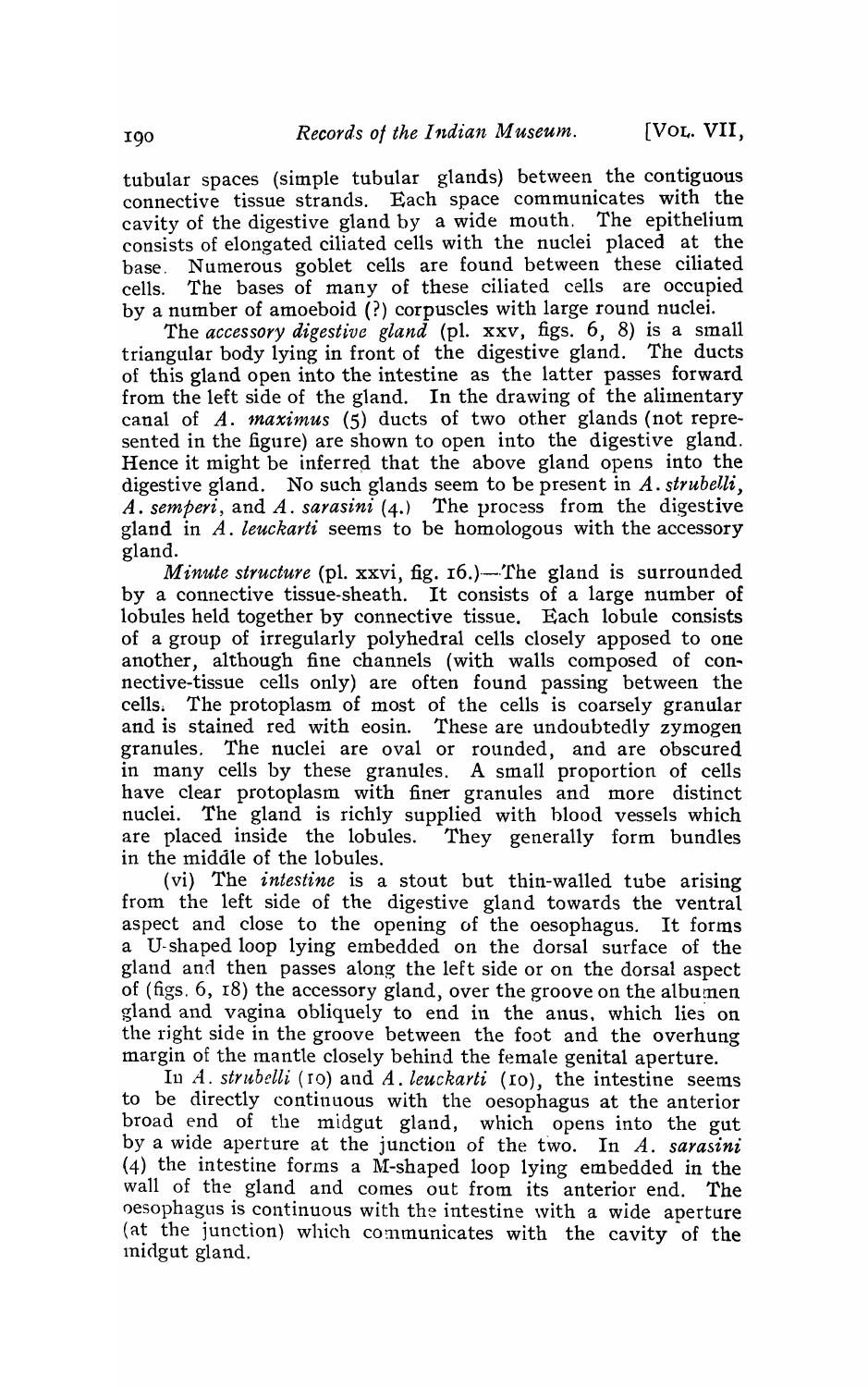Comparing the alimentary canal of these slugs with that of the more typical groups of pulmonates, e.g. the land snails, it should be observed that in the present animal there is no distinct dilatation of the midgut in the form of stomach quite distinct from the liver, which opens into the gut by small ducts in contradistinction to the separate stomach and liver in the land snails. Here the stomach might be considered to have become incorporated with the cavity of the gland, the wall of which presents numerous tubular glands homologous with a separate digestive gland.

#### VI. REPRODUCTIVE SYSTEM.

As in other pulmonates, the male and female genital organs are united in the same individual. There is some difference in opinion about the connection between the male and female organs at their proximal ends. Simroth's (ro) descriptions and figures of the genital organs of his three species show that there is a comrnon hermaphrodite gland from which are given off the vas deferens and oviduct; this condition then corresponds to the second of three types of genital ducts described by Lang  $(8)$ . Collinge  $(3, 4)$ , however, could not find out any connection between the two in his specimens. Although I found the two organs separate from each other I have a good deal of doubt about the validity of Collinge's view for the reasons noted below. On examining under the microscope the stained sections of the organ which corresponds to what Collinge described as ovary, I observed spermatozoa in different stages of development to my full satisfaction in addition to immature ova. As I had only old spirit specimens to dissect, it occurs to me that the so-called ovary is really a hermaphrodite gland the fine vas deferens of which I could not trace. As the hermaphrodite and albumen glands lie over the penial sheath it seems to me that the vas deferens, being very fine and small, gets torn as the above glands are lifted up from their position and are separated from the penial sheath. Still as I could find out no connection between the two organs in the several specimens I dissected, I leave the question for further consideration in future.

#### (I) MALE GENITAL ORGANS (pl. xxvi, fig. 20).

(I) A fine thread-like tube (pI. xxvi, fig. 20a) opening into the posterior end of the penial sheath near the attachment of the retractor muscle of the penis. It lies along the left side of the penial sheath and the stout tube in front, and extends to near the external opening of the right Simrothian gland. The same arrangement is seen in both A. *maximus* and A. *sarasini* described by Collinge (4) who called the tube vas deferens. Considering the anatomy of the genital organs of other pulmonates, this tube seems to be homologous with the flagellum. This has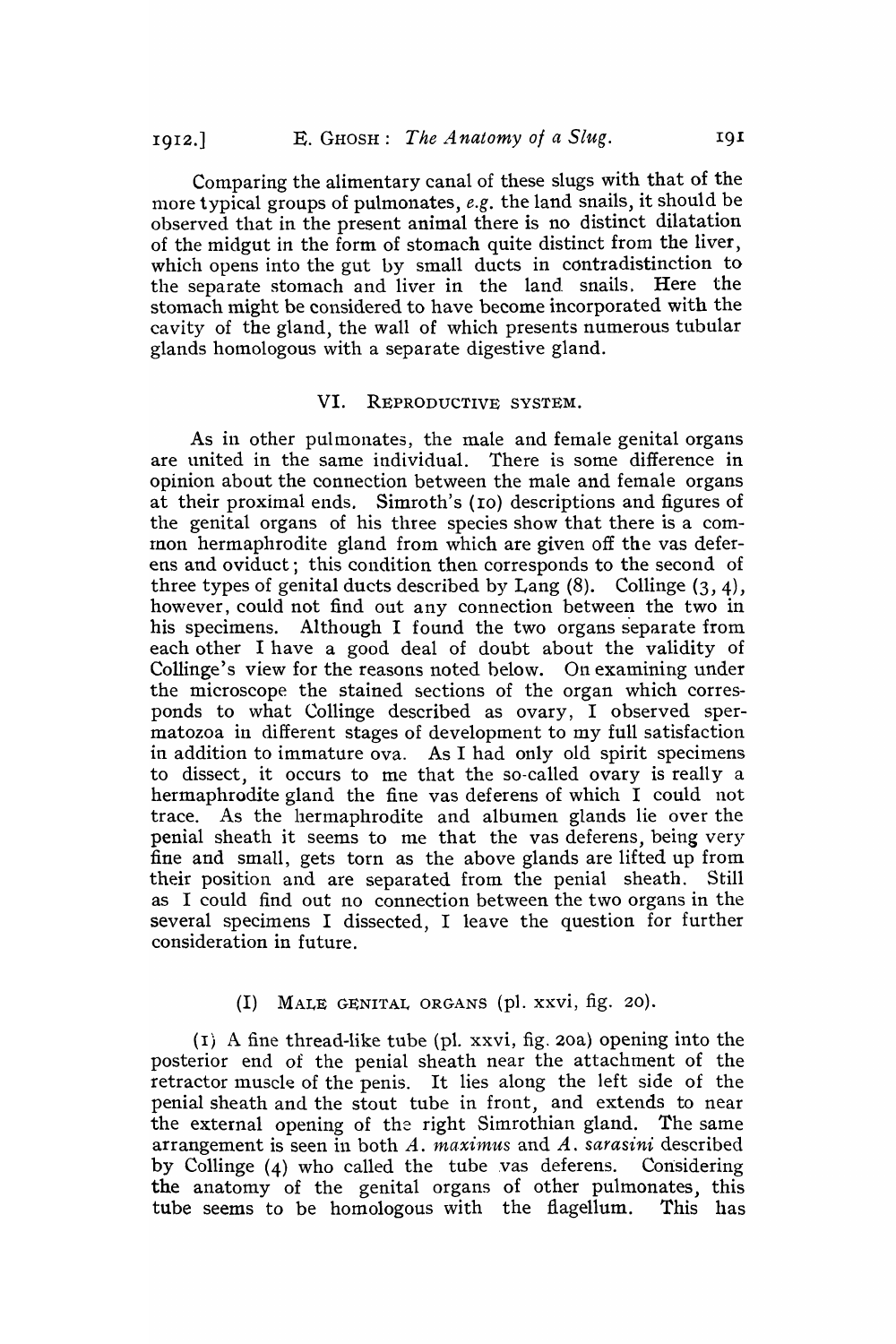been described in *Helix pomatia* and other pulmonates of the same family  $(7, 8)$ .

*Minute structure* (pl. xxvii, figs. 27 and  $28$ ).-The tube is composed of the following coats from without inwards :-

- $(1)$  A thin layer of connective tissue.
- (2) A layer of longitudinal muscle-fibres.
- (3) A layer of circular muscle·fibres.
- $(4)$  A submucous coat of connective tissue (with a few muscle-fibres) raised into a number of longitudinal folds,.generally ten, projecting into the lumen.
- (5) A single layer of columnar epithelium with numerous goblet cells (secreting cells).

(2) The *penial sheath* consists of two portions :-- (1) A stout hollow spindle-shaped structure giving attachment to the retractor muscle at its proximal end; (2) a stout tubular structure arising from the distal end of the first portion and ending in the external aperture at the base of the right lower tentacle.

*Minute structure.*-The tubular portion consists of alternate layers of longitudinal and transverse muscles arranged irregularly. The wall is thrown into large longitudinal folds, the core of which is formed mainly of longitudinal muscle fibres. The presence of these large folds shows the great extensibility of the penial sheath. The epithelium consists of a single layer of cubical (or short columnar) cells.

(3) The *penis* is a rnore or less cylindrical structure lying in the proximal portion of the penial sheath when retracted. The penis is attached to the sheath at the proximal end and is traversed by a fine channel continqous with the lumen of the tube described above, and opening into the tip by a small aperture.

(4) The *retractor penis muscle* is a short thick band extending from the inner side of the body wall on the right, a little hehind the female genital aperture, to the proximal end of the penial sbeath and penis.

(5) The *Simrothian glands* (pI. xxvi, figs. 19, 2oa) are two tubular structures, one on each side, opening on the outer side of the lower tentacles, the right one being placed close to the male genital aperture. Each gland can be divided into four portions-- $(I)$ a long stout tubular portion coiled in various ways; (2) a short narrow portion, also tubular in structure, coiled closely; (3) an elongated slightly curved conical portion continuous with the second one at the tapering end and ending in the next in a broad base; (4) a very short narrow tube with a small cylindrical process from the outer side.

The structure of the Simrothian glands in A. maximus and A. *sarasini* resembles closely that of the present species except that there is no distinct fourth portion and the process arises from the proximal end of what corresponds to the third division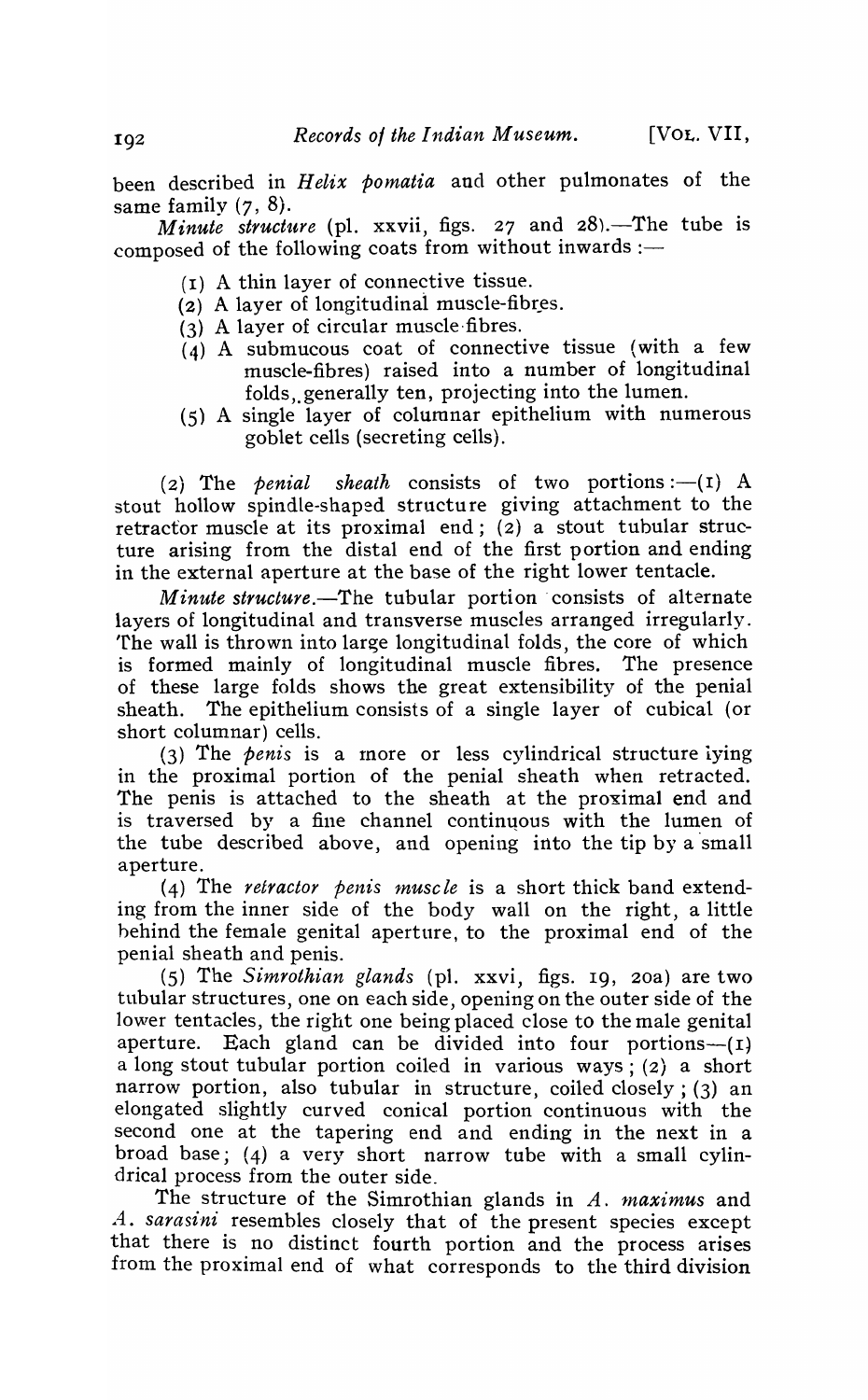in the present species. There is no left Simrothian gland in *A. sarasini (4).* 

*Minute structure.*--First portion (pl. xxvi, fig. 24).--The wall consists of the following layers from without inwards :-

- (I) A thin layer of connective tissue forming a sheath round the tube.
- (2) A layer of large granular cells more or less cylindrical in shape and with large nuclei placed on one side; they are arranged radially and obliquely, being attached to the first layer at their outer ends and to the next by the inner. In a transverse section one finds several oblique sections of the cells. These seem to be muscle-cells.
- (3) A layer of muscle-fibres arranged longitudinally.
- (4) A layer of transversely arranged muscle-fibres.
- (5) A layer of submucous tissue. It forms numerous folds projecting into the lumen. Small musclefibres can be traced into it from the fourth layer.
- (6) The mucous membrane consists of a single layer of columnar epithelium.

Second portion (pl. xxvii, fig. 26).—The different layers are :—

- (1) An outermost layer of connective tissue.
- $(2)$  A thick transverse layer of muscular fibres intermingled with white and yellow fibres.
- (3) A single layer of cubical cells with round nuclei. The epithelium is not folded.

Two or more loops of this portion of the tube may be held together in connective tissue.

Third portion (pl. xxvii, fig. 25).—The various layers are :—

- $(1)$  A layer of thick longitudinal muscle-fibres—the individual fibres are separated by connective tissue.
- (2) A thin transverse layer of muscle-fibres; some of these are continued into the folds of submucous tissue.
- (3) A submucous coat of loose connective tissue thrown into ten or twelve folds.
- (4) The mucous membrane consists of a single layer of columnar cells with oval nuclei.

 $(6)$  The external aperture of the male genital organ seems to be situated on the inner side of a triangular process between it and the base of the right lower tentacle.

(II) FEMALE GENll'AL ORGANS (pI. xxvi, figs. 17, 18).

(I) The *hermaphrodite* gland is a large lobulated body lying closely apposed to the posterior end of the albumen gland. The dorsal surface is marked with a longitudinal groove for the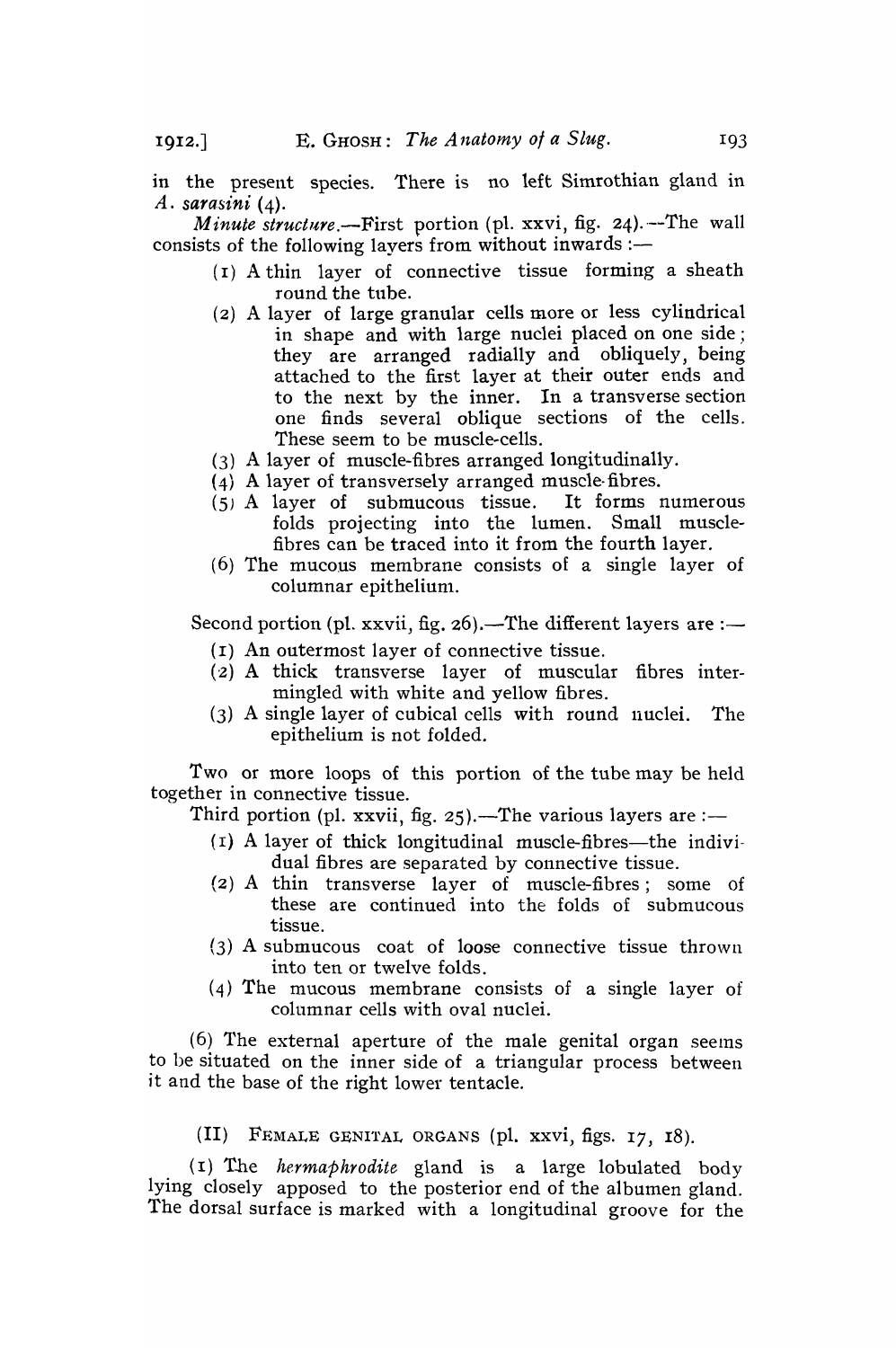intestine. The ventral surface is concave and rests on the penial sheath.

*Minute structure* (pl. xxvi, fig. 21).—The gland is composed of a number of lobules held together by connective tissue, which forms a thin sheath round the whole gland and also extends between the adjacent lobules. Each lobule is oval in shape and gives rise to a duct of its own which unites with others from the adjacent lobules to form the main duct of the gland. The lobular ducts could be distinctly followed to the oviduct by the naked eye. Each lobule consists of a single layer of flattened epithelium supported on a thin layer of connective tissue (forming the wall), with a central cavity filled with mature ova and spermatozoa. Each lobule gives origin to both ova and spermatozoa from its wall.

In the formation of an ovum, a cell of the wall enlarges and becomes fusiform in shape; its free surface is covered by a single layer of flattened cells continuous with those of the wall of the lobule. When 'mature the ovum seems to lie free in the cavity of the lobule.

The cells which ultimately form the spermatozoa seem to divide into a number of round cells (primary sperm-mother cells) which become aggregated on the surface of conical or round projections into the cavity of the lobule from its wall. In a section of the lobule one will see several projections, the centre of which consists of a mass of protoplasm with a large nucleus. The primary sperm-mother cells are arranged on the surface of the projections. What seems to occur is the proliferation of an epithelial cell so as to form a mass of round cells on the surface of one which grows more rapidly than others and forms the supporting cell. The protoplasm of this cell is highly granular, and it has got no distinct cell-wall. The primary mother cells seem to divide again to form groups of secondary sperm-mother cells for by careful examination of stained sections under the microscope one will find a second set of smaller cells grouped in a similar way and still attached to a supporting cell. The nuclei of these secondary sperm-mother cells become gradually elongated to form the head of the spermatozoa. The different stages of the change in shape of the round nucleus to a rod-shaped body could be easily followed in stained sections. The protoplasm of the cell then elongates to form the tail of the spermato-The mature spermatozoa then separate from these papillae and lie freely in the cavity of the gland in bunches.

The mature *ovum* (pl. xxvi, fig. 22) is completely surrounded by a single layer of flattened cells (with distinct nuclei) attached end<br>to end. The protoplasm is coarsely granular. The large nucleus The protoplasm is coarsely granular. The large nucleus lies in the centre and presents a conspicuous nucleolus.

The mature *spermatozoon* (pl. xxvi, fig. 23) consists of a hookshaped head and a long fine tail. The head is curved and pointed at the tip, but broad and rounded at the base. It is also curved twice before it ends in the tail, which is many times longer than the head.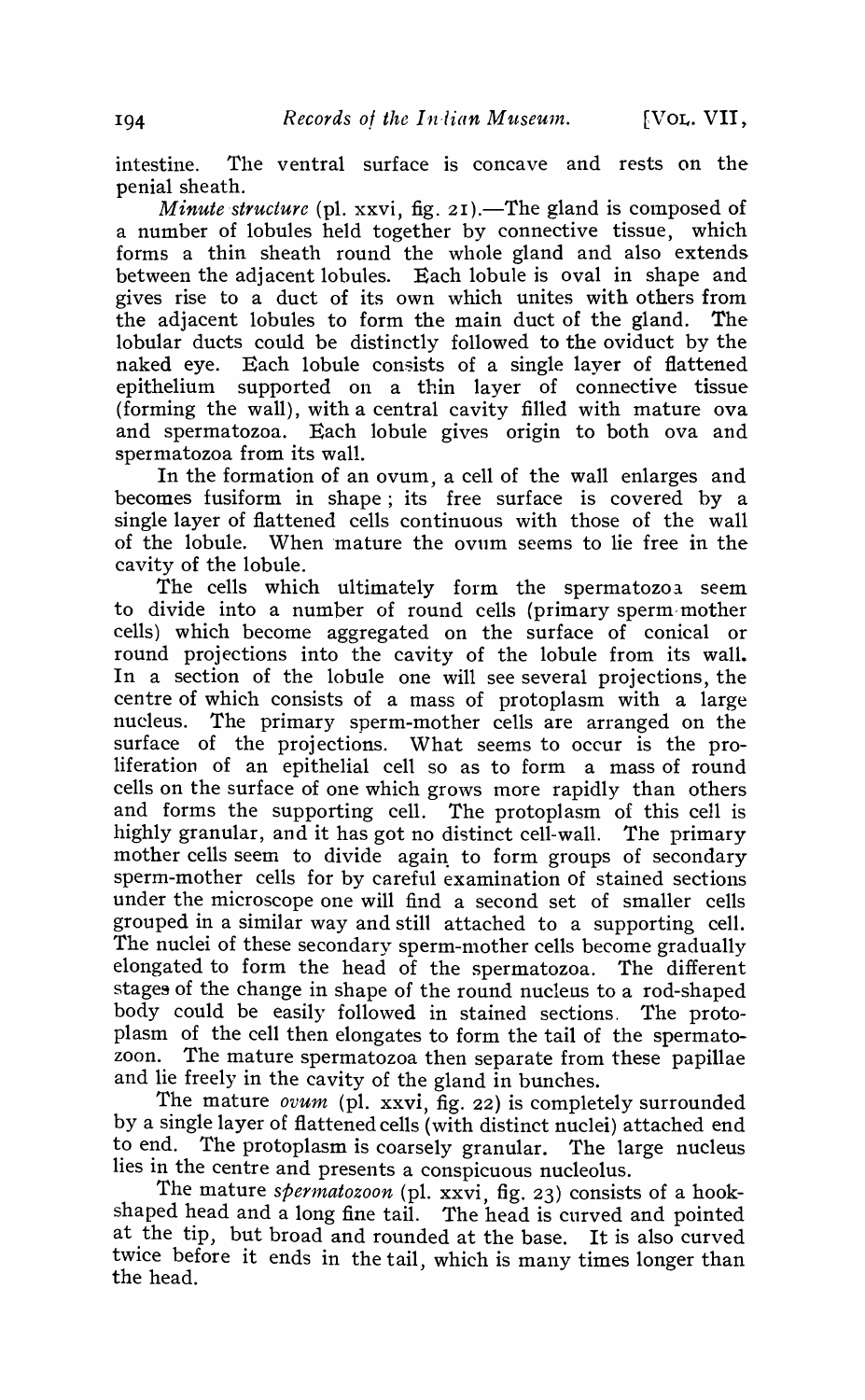(2) The *albumen gland* is an elongated body with the posterior end' flattened and attached to the ovary. The anterior end is narrow. The upper convex surface of the gland is smooth, but present numerous transverse fissures. It is indented with a longitudinal groove for the intestine. The inner surface is concave and presents a depression for the penial sheath over which it lies.

*Minute structure* (pl. xxvii, fig. 29).—The gland is composed of a number of lobules bound together loosely by connective tissue. Each lobule is formed by a group of tubular acini, each of which seems to end in a duct which unites with others to form a main duct opening into the oviduct. Each acinus is enclosed by a basement membrane. Inside it is the epithelium consisting of a single layer of polyhedral cells with large round nuclei placed towards the base. The inner free borders of the cells are broken and iagged. The inner two-thirds of the cells are filled with coarse granules. The cavities of the acini are filled with the secreted material which is stained deep blue with hæmatoxylin. The ducts of the acini are lined with columnar epithelium.

(3) The oviduct is a thin-walled tube passing through the substance of the albumen gland and emerges through its anterior extremity to end in the vagina.

*Minute structure* (pl. xxvii, figs. 30, 31).—The wall consists of a thin outer layer of connective tissue which is continued into the centre of the longitudinal folds projecting into the lumen. Inside this layer is a coat of connective tissue cells with a few fibres between them. These are also continned into the folds and surround the central strands of connective tissue. The mucous membrane consists of a single layer of ciliated columnar epithelium.

(4) The vagina is a stout tubular structure slightly curved with the convexity downward and to the right. The upper surface presents a groove for the intestine.

(5) The receptaculum seminis is an oval body with a fairly long tubular stalk opening into the middle of the vagina on its side.

(6) The female genital aperture in which the vagina ends, lies in the groove between the foot and right mantle border at a distance from the anterior end of the body already noted in a tabular form.

### VII. NERVOUS SYSTEM (pl. xxvii, fig. 32).

The nervous system is of euthyneurous type. The ganglia are closely united to form a mass round the oesophagus. The cerebral ganglia are closely connected to each other by a short thick intercerebral commissure. The cerebra-pedal and cerebropleural connectives are united to form a short thick band on each side. The buccal ganglia are placed on the ventro-lateral aspect of the binder end of the proboscis-sheath at the junction with the radula-sac. The stomato-gastric connectives are long